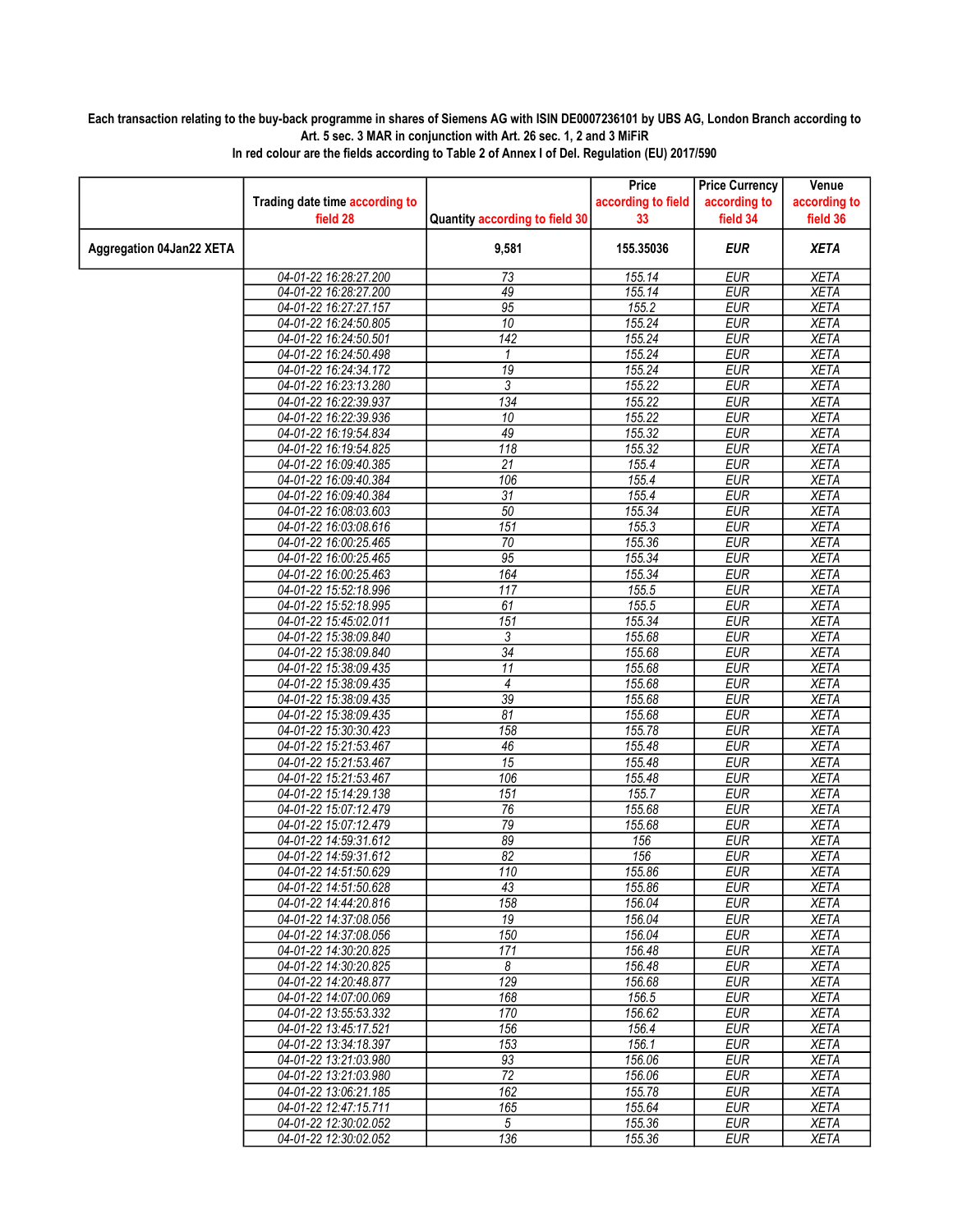| 04-01-22 12:30:02.052 | 14  | 155.36 | <b>EUR</b> | <b>XETA</b> |
|-----------------------|-----|--------|------------|-------------|
| 04-01-22 12:14:25.979 | 162 | 155.58 | <b>EUR</b> | <b>XETA</b> |
| 04-01-22 12:14:25.969 | 4   | 155.58 | <b>EUR</b> | <b>XETA</b> |
| 04-01-22 12:02:15.161 | 153 | 155.46 | <b>EUR</b> | <b>XETA</b> |
| 04-01-22 11:56:03.086 | 46  | 155.36 | <b>EUR</b> | <b>XETA</b> |
| 04-01-22 11:40:39.064 | 166 | 155.36 | <b>EUR</b> | <b>XETA</b> |
| 04-01-22 11:27:50.754 | 80  | 155.56 | <b>EUR</b> | <b>XETA</b> |
| 04-01-22 11:27:50.754 | 88  | 155.56 | <b>EUR</b> | <b>XETA</b> |
| 04-01-22 11:15:29.343 | 147 | 155.48 | <b>EUR</b> | <b>XETA</b> |
| 04-01-22 10:59:44.005 | 178 | 155.52 | <b>EUR</b> | <b>XETA</b> |
| 04-01-22 10:57:04.544 | 25  | 155.48 | <b>EUR</b> | <b>XETA</b> |
| 04-01-22 10:45:29.767 | 27  | 155.76 | <b>EUR</b> | <b>XETA</b> |
| 04-01-22 10:45:29.767 | 80  | 155.76 | <b>EUR</b> | <b>XETA</b> |
| 04-01-22 10:45:29.767 | 59  | 155.76 | <b>EUR</b> | <b>XETA</b> |
| 04-01-22 10:32:51.853 | 168 | 155.58 | <b>EUR</b> | <b>XETA</b> |
| 04-01-22 10:23:31.753 | 86  | 155.7  | <b>EUR</b> | <b>XETA</b> |
| 04-01-22 10:23:31.753 | 69  | 155.7  | <b>EUR</b> | <b>XETA</b> |
| 04-01-22 10:11:25.301 | 157 | 155.38 | <b>EUR</b> | <b>XETA</b> |
| 04-01-22 10:01:54.199 | 161 | 155.26 | <b>EUR</b> | <b>XETA</b> |
| 04-01-22 09:54:16.391 | 154 | 155.26 | <b>EUR</b> | <b>XETA</b> |
| 04-01-22 09:40:29.541 | 40  | 154.98 | <b>EUR</b> | <b>XETA</b> |
| 04-01-22 09:40:29.541 | 58  | 154.98 | <b>EUR</b> | <b>XETA</b> |
| 04-01-22 09:40:29.541 | 50  | 154.98 | <b>EUR</b> | <b>XETA</b> |
| 04-01-22 09:40:29.541 | 31  | 154.98 | <b>EUR</b> | <b>XETA</b> |
| 04-01-22 09:40:29.613 | 29  | 154.98 | <b>EUR</b> | <b>XETA</b> |
| 04-01-22 09:40:29.613 | 50  | 154.98 | <b>EUR</b> | <b>XETA</b> |
| 04-01-22 09:27:27.523 | 172 | 154.92 | <b>EUR</b> | <b>XETA</b> |
| 04-01-22 09:15:10.984 | 161 | 155    | <b>EUR</b> | <b>XETA</b> |
| 04-01-22 09:06:31.143 | 156 | 155.18 | <b>EUR</b> | <b>XETA</b> |
| 04-01-22 08:59:40.803 | 170 | 155.08 | <b>EUR</b> | <b>XETA</b> |
| 04-01-22 08:55:48.081 | 162 | 154.9  | <b>EUR</b> | <b>XETA</b> |
| 04-01-22 08:54:12.735 | 78  | 154.8  | <b>EUR</b> | <b>XETA</b> |
| 04-01-22 08:54:12.734 | 10  | 154.8  | <b>EUR</b> | <b>XETA</b> |
| 04-01-22 08:54:12.734 | 69  | 154.8  | <b>EUR</b> | <b>XETA</b> |
| 04-01-22 08:49:53.376 | 180 | 154.52 | <b>EUR</b> | <b>XETA</b> |
| 04-01-22 08:35:38.923 | 21  | 154.48 | <b>EUR</b> | <b>XETA</b> |
| 04-01-22 08:35:38.923 | 135 | 154.48 | <b>EUR</b> | <b>XETA</b> |
| 04-01-22 08:35:22.751 | 126 | 154.54 | <b>EUR</b> | <b>XETA</b> |
| 04-01-22 08:35:22.751 | 54  | 154.54 | <b>EUR</b> | <b>XETA</b> |
| 04-01-22 08:34:44.555 | 25  | 154.48 | <b>EUR</b> | <b>XETA</b> |
| 04-01-22 08:31:26.043 | 164 | 154.52 | EUR        | <b>XETA</b> |
| 04-01-22 08:24:15.971 | 170 | 154.3  | <b>EUR</b> | <b>XETA</b> |
| 04-01-22 08:23:31.837 | 156 | 154.22 | EUR        | XETA        |
| 04-01-22 08:16:40.232 | 84  | 154.1  | <b>EUR</b> | <b>XETA</b> |
| 04-01-22 08:16:40.232 | 95  | 154.1  | <b>EUR</b> | <b>XETA</b> |
| 04-01-22 08:09:46.999 | 10  | 153.94 | <b>EUR</b> | XETA        |
| 04-01-22 08:09:46.999 | 158 | 153.94 | EUR        | XETA        |
| 04-01-22 08:04:04.215 | 181 | 153.58 | <b>EUR</b> | XETA        |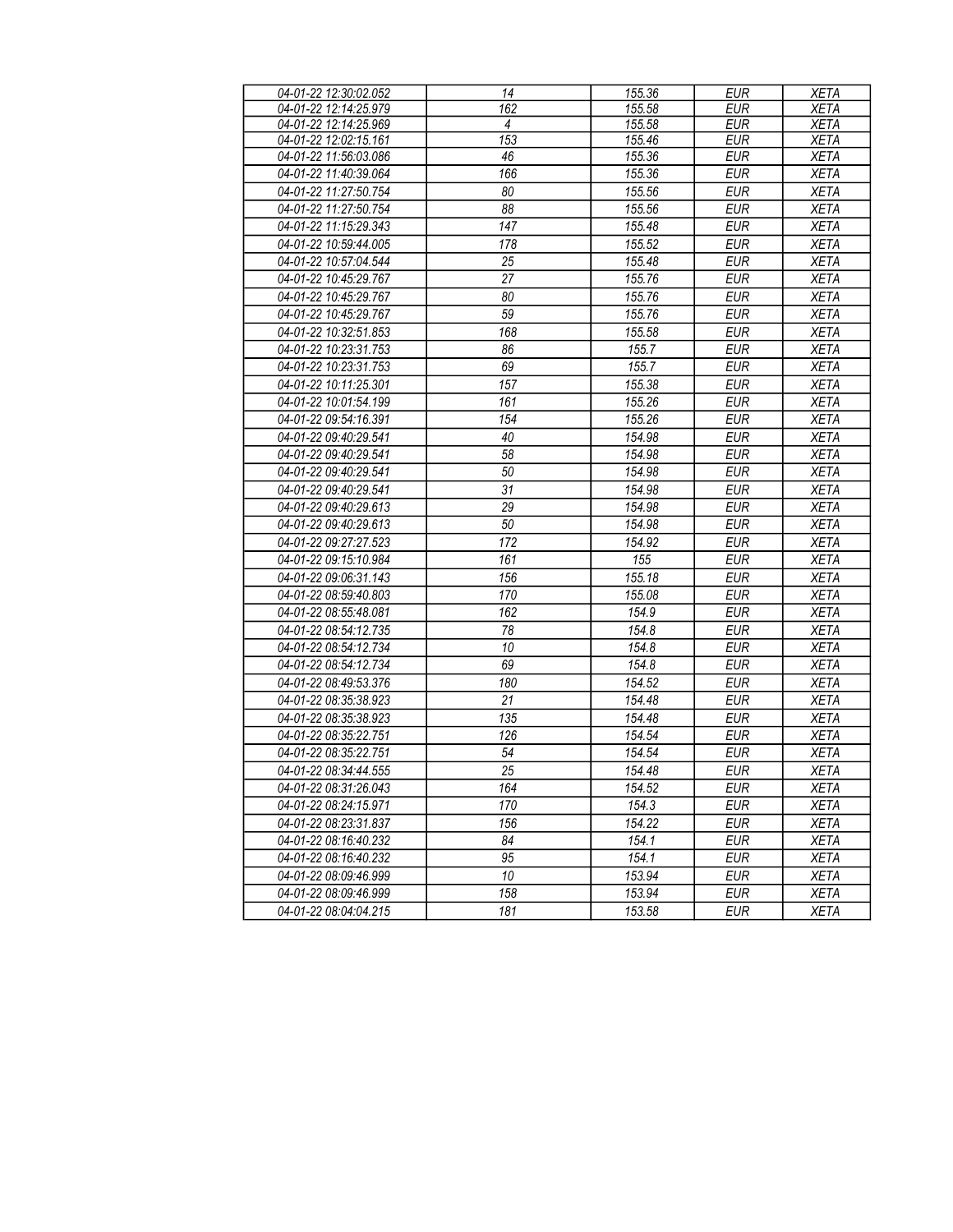## Each order relating to the buy-back programme above according to Art. 5 sec. 3 MAR in conjunction with Art. 25 sec. 1 and 2 MiFiR

In red colour are the fields according to Table 2 of the Annex of Del. Regulation (EU) 2017/580; alternatively you may report the

| Date and Time according to field 9 | <b>Segment MIC code</b><br>according to field 16 | <b>Transaction price</b><br>according to field 28 | <b>Price currency according</b><br>to field 29 | <b>Buy-sell indicator</b><br>according to field 32 |
|------------------------------------|--------------------------------------------------|---------------------------------------------------|------------------------------------------------|----------------------------------------------------|
| 04-01-22 16:28:27.200              | <b>XETA</b>                                      | 155.14                                            | <b>EUR</b>                                     | <b>BUY</b>                                         |
| 04-01-22 16:28:27.200              | <b>XETA</b>                                      | 155.14                                            | <b>EUR</b>                                     | <b>BUY</b>                                         |
| 04-01-22 16:27:27.157              | <b>XETA</b>                                      | 155.2                                             | <b>EUR</b>                                     | <b>BUY</b>                                         |
| 04-01-22 16:24:50.805              | <b>XETA</b>                                      | 155.24                                            | <b>EUR</b>                                     | <b>BUY</b>                                         |
| 04-01-22 16:24:50.501              | <b>XETA</b>                                      | 155.24                                            | <b>EUR</b>                                     | <b>BUY</b>                                         |
| 04-01-22 16:24:50.498              | <b>XETA</b>                                      | 155.24                                            | <b>EUR</b>                                     | <b>BUY</b>                                         |
| 04-01-22 16:24:34.172              | <b>XETA</b>                                      | 155.24                                            | <b>EUR</b>                                     | <b>BUY</b>                                         |
| 04-01-22 16:23:13.280              | <b>XETA</b>                                      | 155.22                                            | <b>EUR</b>                                     | <b>BUY</b>                                         |
| 04-01-22 16:22:39.937              | <b>XETA</b>                                      | 155.22                                            | <b>EUR</b>                                     | <b>BUY</b>                                         |
| 04-01-22 16:22:39.936              | <b>XETA</b>                                      | 155.22                                            | <b>EUR</b>                                     | <b>BUY</b>                                         |
| 04-01-22 16:19:54.834              | <b>XETA</b>                                      | 155.32                                            | <b>EUR</b>                                     | <b>BUY</b>                                         |
| 04-01-22 16:19:54.825              | <b>XETA</b>                                      | 155.32                                            | <b>EUR</b>                                     | <b>BUY</b>                                         |
| 04-01-22 16:09:40.385              | <b>XETA</b>                                      | 155.4                                             | <b>EUR</b>                                     | <b>BUY</b>                                         |
| 04-01-22 16:09:40.384              | <b>XETA</b>                                      | 155.4                                             | <b>EUR</b>                                     | <b>BUY</b>                                         |
| 04-01-22 16:09:40.384              | <b>XETA</b>                                      | 155.4                                             | <b>EUR</b>                                     | <b>BUY</b>                                         |
| 04-01-22 16:08:03.603              | <b>XETA</b>                                      | 155.34                                            | <b>EUR</b>                                     | <b>BUY</b>                                         |
| 04-01-22 16:03:08.616              | <b>XETA</b>                                      | 155.3                                             | <b>EUR</b>                                     | <b>BUY</b>                                         |
| 04-01-22 16:00:25.465              | <b>XETA</b>                                      | 155.36                                            | <b>EUR</b>                                     | <b>BUY</b>                                         |
| 04-01-22 16:00:25.465              | <b>XETA</b>                                      | 155.34                                            | <b>EUR</b>                                     | <b>BUY</b>                                         |
| 04-01-22 16:00:25.463              | <b>XETA</b>                                      | 155.34                                            | <b>EUR</b>                                     | <b>BUY</b>                                         |
| 04-01-22 15:52:18.996              | <b>XETA</b>                                      | 155.5                                             | <b>EUR</b>                                     | <b>BUY</b>                                         |
| 04-01-22 15:52:18.995              | <b>XETA</b>                                      | 155.5                                             | <b>EUR</b>                                     | <b>BUY</b>                                         |
| 04-01-22 15:45:02.011              | <b>XETA</b>                                      | 155.34                                            | <b>EUR</b>                                     | <b>BUY</b>                                         |
| 04-01-22 15:38:09.840              | <b>XETA</b>                                      | 155.68                                            | <b>EUR</b>                                     | <b>BUY</b>                                         |
| 04-01-22 15:38:09.840              | <b>XETA</b>                                      | 155.68                                            | <b>EUR</b>                                     | <b>BUY</b>                                         |
| 04-01-22 15:38:09.435              | <b>XETA</b>                                      | 155.68                                            | <b>EUR</b>                                     | <b>BUY</b>                                         |
| 04-01-22 15:38:09.435              | <b>XETA</b>                                      | 155.68                                            | <b>EUR</b>                                     | <b>BUY</b>                                         |
| 04-01-22 15:38:09.435              | <b>XETA</b>                                      | 155.68                                            | <b>EUR</b>                                     | <b>BUY</b>                                         |
| 04-01-22 15:38:09.435              | <b>XETA</b>                                      | 155.68                                            | <b>EUR</b>                                     | <b>BUY</b>                                         |
| 04-01-22 15:30:30.423              | <b>XETA</b>                                      | 155.78                                            | <b>EUR</b>                                     | <b>BUY</b>                                         |
| 04-01-22 15:21:53.467              | <b>XETA</b>                                      | 155.48                                            | <b>EUR</b>                                     | <b>BUY</b>                                         |
| 04-01-22 15:21:53.467              | <b>XETA</b>                                      | 155.48                                            | <b>EUR</b>                                     | <b>BUY</b>                                         |
| 04-01-22 15:21:53.467              | <b>XETA</b>                                      | 155.48                                            | <b>EUR</b>                                     | <b>BUY</b>                                         |
| 04-01-22 15:14:29.138              | <b>XETA</b>                                      | 155.7                                             | <b>EUR</b>                                     | <b>BUY</b>                                         |
| 04-01-22 15:07:12.479              | <b>XETA</b>                                      | 155.68                                            | <b>EUR</b>                                     | <b>BUY</b>                                         |
| 04-01-22 15:07:12.479              | <b>XETA</b>                                      | 155.68                                            | <b>EUR</b>                                     | <b>BUY</b>                                         |
| 04-01-22 14:59:31.612              | <b>XETA</b>                                      | 156                                               | <b>EUR</b>                                     | <b>BUY</b>                                         |
| 04-01-22 14:59:31.612              | <b>XETA</b>                                      | 156                                               | <b>EUR</b>                                     | <b>BUY</b>                                         |
| 04-01-22 14:51:50.629              | <b>XETA</b>                                      | 155.86                                            | <b>EUR</b>                                     | <b>BUY</b>                                         |
| 04-01-22 14:51:50.628              | <b>XETA</b>                                      | 155.86                                            | <b>EUR</b>                                     | <b>BUY</b>                                         |
| 04-01-22 14:44:20.816              | <b>XETA</b>                                      | 156.04                                            | <b>EUR</b>                                     | <b>BUY</b>                                         |
| 04-01-22 14:37:08.056              | <b>XETA</b>                                      | 156.04                                            | <b>EUR</b>                                     | <b>BUY</b>                                         |
| 04-01-22 14:37:08.056              | <b>XETA</b>                                      | 156.04                                            | <b>EUR</b>                                     | <b>BUY</b>                                         |
| 04-01-22 14:30:20.825              | <b>XETA</b>                                      | 156.48                                            | <b>EUR</b>                                     | <b>BUY</b>                                         |
| 04-01-22 14:30:20.825              | <b>XETA</b>                                      | 156.48                                            | <b>EUR</b>                                     | <b>BUY</b>                                         |
| 04-01-22 14:20:48.877              | <b>XETA</b>                                      | 156.68                                            | <b>EUR</b>                                     | <b>BUY</b>                                         |
| 04-01-22 14:07:00.069              | <b>XETA</b>                                      | 156.5                                             | <b>EUR</b>                                     | <b>BUY</b>                                         |
| 04-01-22 13:55:53.332              | <b>XETA</b>                                      | 156.62                                            | <b>EUR</b>                                     | <b>BUY</b>                                         |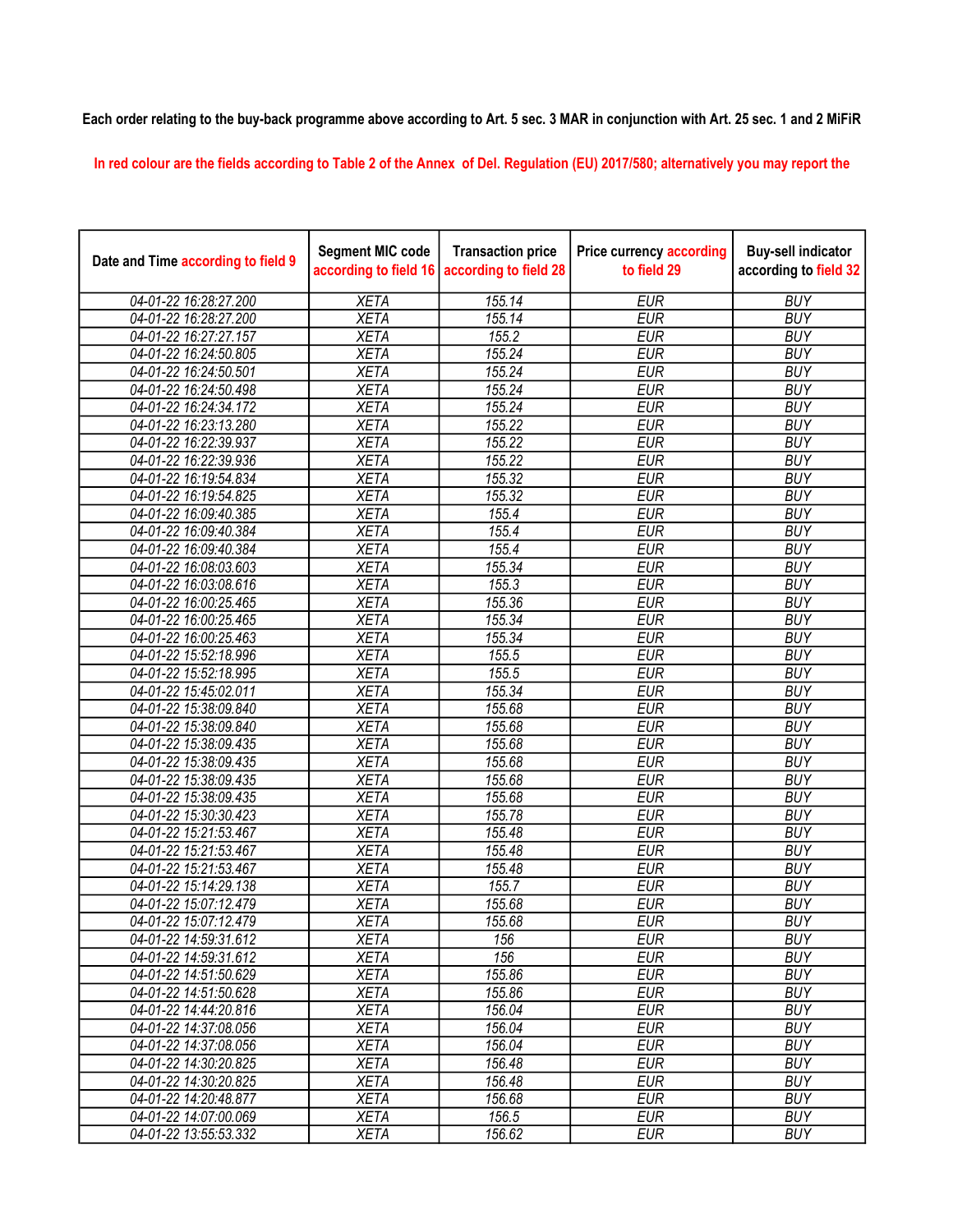| 04-01-22 13:45:17.521 | <b>XETA</b> | 156.4  | <b>EUR</b> | <b>BUY</b> |
|-----------------------|-------------|--------|------------|------------|
| 04-01-22 13:34:18.397 | <b>XETA</b> | 156.1  | <b>EUR</b> | <b>BUY</b> |
| 04-01-22 13:21:03.980 | <b>XETA</b> | 156.06 | <b>EUR</b> | <b>BUY</b> |
| 04-01-22 13:21:03.980 | <b>XETA</b> | 156.06 | <b>EUR</b> | <b>BUY</b> |
| 04-01-22 13:06:21.185 | <b>XETA</b> | 155.78 | <b>EUR</b> | <b>BUY</b> |
| 04-01-22 12:47:15.711 | <b>XETA</b> | 155.64 | <b>EUR</b> | <b>BUY</b> |
| 04-01-22 12:30:02.052 | <b>XETA</b> | 155.36 | <b>EUR</b> | <b>BUY</b> |
| 04-01-22 12:30:02.052 | <b>XETA</b> | 155.36 | <b>EUR</b> | <b>BUY</b> |
| 04-01-22 12:30:02.052 | <b>XETA</b> | 155.36 | <b>EUR</b> | <b>BUY</b> |
| 04-01-22 12:14:25.979 | <b>XETA</b> | 155.58 | <b>EUR</b> | <b>BUY</b> |
| 04-01-22 12:14:25.969 | <b>XETA</b> | 155.58 | <b>EUR</b> | <b>BUY</b> |
| 04-01-22 12:02:15.161 | <b>XETA</b> | 155.46 | <b>EUR</b> | <b>BUY</b> |
| 04-01-22 11:56:03.086 | <b>XETA</b> | 155.36 | <b>EUR</b> | <b>BUY</b> |
| 04-01-22 11:40:39.064 | <b>XETA</b> | 155.36 | <b>EUR</b> | <b>BUY</b> |
| 04-01-22 11:27:50.754 | <b>XETA</b> | 155.56 | <b>EUR</b> | <b>BUY</b> |
| 04-01-22 11:27:50.754 | <b>XETA</b> | 155.56 | <b>EUR</b> | <b>BUY</b> |
| 04-01-22 11:15:29.343 | <b>XETA</b> | 155.48 | <b>EUR</b> | <b>BUY</b> |
| 04-01-22 10:59:44.005 | <b>XETA</b> | 155.52 | <b>EUR</b> | <b>BUY</b> |
| 04-01-22 10:57:04.544 | <b>XETA</b> | 155.48 | <b>EUR</b> | <b>BUY</b> |
| 04-01-22 10:45:29.767 | <b>XETA</b> | 155.76 | <b>EUR</b> | <b>BUY</b> |
| 04-01-22 10:45:29.767 | <b>XETA</b> | 155.76 | <b>EUR</b> | <b>BUY</b> |
| 04-01-22 10:45:29.767 | <b>XETA</b> | 155.76 | <b>EUR</b> | <b>BUY</b> |
| 04-01-22 10:32:51.853 | <b>XETA</b> | 155.58 | <b>EUR</b> | <b>BUY</b> |
| 04-01-22 10:23:31.753 | <b>XETA</b> | 155.7  | <b>EUR</b> | <b>BUY</b> |
| 04-01-22 10:23:31.753 | <b>XETA</b> | 155.7  | <b>EUR</b> | <b>BUY</b> |
| 04-01-22 10:11:25.301 | <b>XETA</b> | 155.38 | <b>EUR</b> | <b>BUY</b> |
| 04-01-22 10:01:54.199 | <b>XETA</b> | 155.26 | <b>EUR</b> | <b>BUY</b> |
| 04-01-22 09:54:16.391 | <b>XETA</b> | 155.26 | <b>EUR</b> | <b>BUY</b> |
| 04-01-22 09:40:29.541 | <b>XETA</b> | 154.98 | <b>EUR</b> | <b>BUY</b> |
|                       |             |        | <b>EUR</b> | <b>BUY</b> |
| 04-01-22 09:40:29.541 | <b>XETA</b> | 154.98 |            |            |
| 04-01-22 09:40:29.541 | <b>XETA</b> | 154.98 | <b>EUR</b> | <b>BUY</b> |
| 04-01-22 09:40:29.541 | <b>XETA</b> | 154.98 | <b>EUR</b> | <b>BUY</b> |
| 04-01-22 09:40:29.613 | <b>XETA</b> | 154.98 | <b>EUR</b> | <b>BUY</b> |
| 04-01-22 09:40:29.613 | <b>XETA</b> | 154.98 | <b>EUR</b> | <b>BUY</b> |
| 04-01-22 09:27:27.523 | <b>XETA</b> | 154.92 | <b>EUR</b> | <b>BUY</b> |
| 04-01-22 09:15:10.984 | <b>XETA</b> | 155    | <b>EUR</b> | <b>BUY</b> |
| 04-01-22 09:06:31.143 | <b>XETA</b> | 155.18 | <b>EUR</b> | <b>BUY</b> |
| 04-01-22 08:59:40.803 | <b>XETA</b> | 155.08 | EUR        | <b>BUY</b> |
| 04-01-22 08:55:48.081 | <b>XETA</b> | 154.9  | EUR        | <b>BUY</b> |
| 04-01-22 08:54:12.735 | <b>XETA</b> | 154.8  | <b>EUR</b> | <b>BUY</b> |
| 04-01-22 08:54:12.734 | <b>XETA</b> | 154.8  | <b>EUR</b> | <b>BUY</b> |
| 04-01-22 08:54:12.734 | <b>XETA</b> | 154.8  | <b>EUR</b> | <b>BUY</b> |
| 04-01-22 08:49:53.376 | <b>XETA</b> | 154.52 | <b>EUR</b> | <b>BUY</b> |
| 04-01-22 08:35:38.923 | <b>XETA</b> | 154.48 | <b>EUR</b> | <b>BUY</b> |
| 04-01-22 08:35:38.923 | <b>XETA</b> | 154.48 | <b>EUR</b> | <b>BUY</b> |
| 04-01-22 08:35:22.751 | <b>XETA</b> | 154.54 | <b>EUR</b> | <b>BUY</b> |
| 04-01-22 08:35:22.751 | <b>XETA</b> | 154.54 | <b>EUR</b> | <b>BUY</b> |
| 04-01-22 08:34:44.555 | <b>XETA</b> | 154.48 | <b>EUR</b> | <b>BUY</b> |
| 04-01-22 08:31:26.043 | <b>XETA</b> | 154.52 | <b>EUR</b> | <b>BUY</b> |
|                       |             | 154.3  | <b>EUR</b> | <b>BUY</b> |
| 04-01-22 08:24:15.971 | <b>XETA</b> |        |            |            |
| 04-01-22 08:23:31.837 | <b>XETA</b> | 154.22 | <b>EUR</b> | <b>BUY</b> |
| 04-01-22 08:16:40.232 | <b>XETA</b> | 154.1  | <b>EUR</b> | <b>BUY</b> |
| 04-01-22 08:16:40.232 | <b>XETA</b> | 154.1  | <b>EUR</b> | <b>BUY</b> |
| 04-01-22 08:09:46.999 | <b>XETA</b> | 153.94 | <b>EUR</b> | <b>BUY</b> |